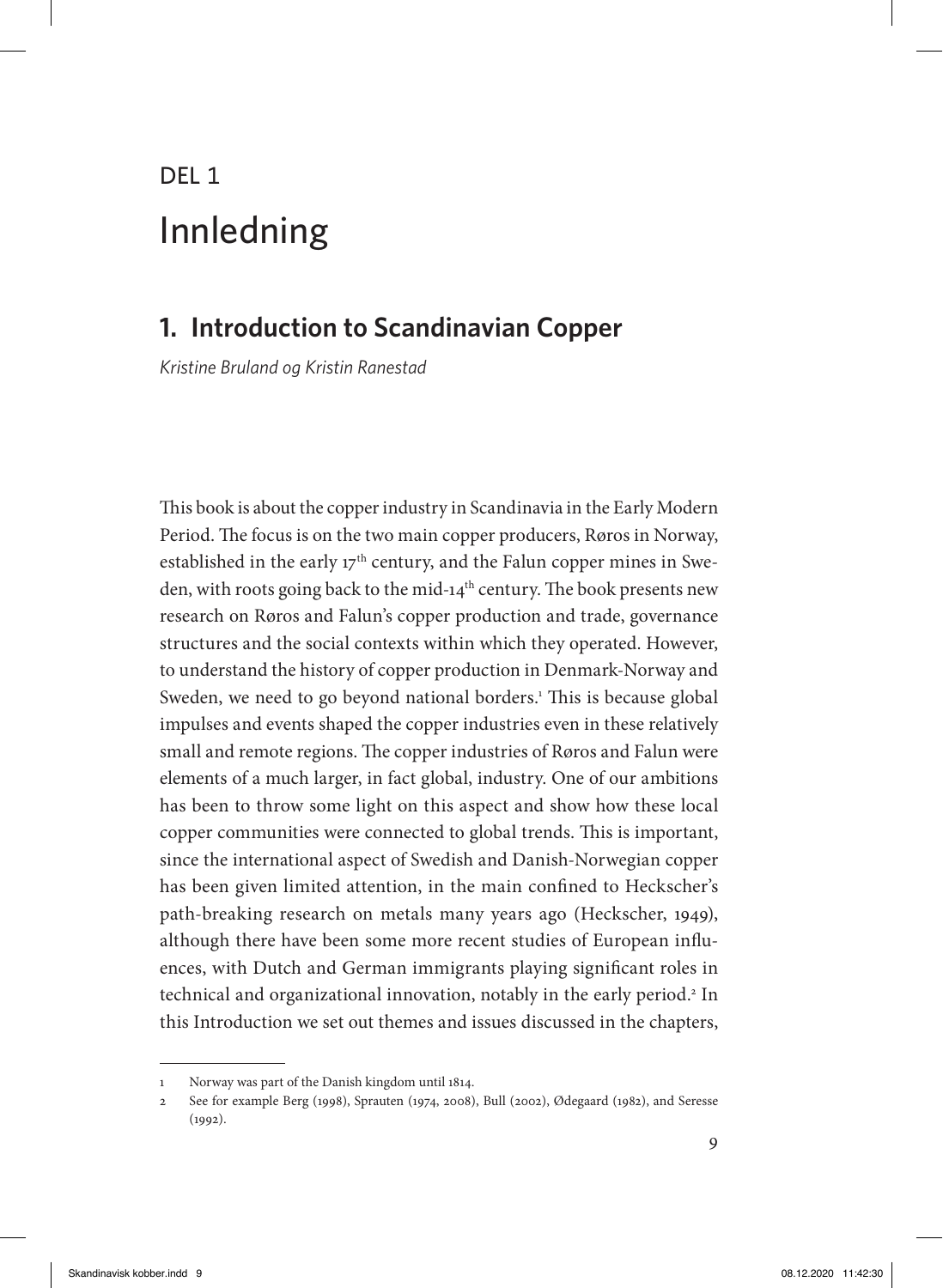and outline some features of copper production and international trade to set the Scandinavian copper industries in context.

A central question in many studies of economic and social developments in 18th century Europe concerns the links to industrialisation and economic growth elsewhere, especially the British Industrial Revolution. The influential work of David Landes, *The Unbound Prometheus*, saw European industrialisation very much as a diffusion of new industries from Britain to western Europe (Landes, 1969). Metals, above all iron, played an important role in this. Their place in the British Industrial Revolution is well known: iron became used as an alternative for wood in infrastructures, machine parts, ships, household goods, buildings and much else, while undergoing radical changes in its production. In similar vein, steel has been seen as a key input into both consumer and producer goods. We suggest that there are two important problems with this perspective. First, Scandinavia began to industrialise well before the British Industrial Revolution and was part of global economic networks that facilitated change. As we shall seek to show, Scandinavia was a long-term participant in global change and cannot be seen simply as a follower in it. Second, the role of metals in industrialisation should not be reduced to iron and steel: non-ferrous metals such as copper played major roles in global economic transformations – this is particularly the case in the growth of the Atlantic slave economy from the  $17<sup>th</sup>$  century.

Copper has not received the same attention as iron and steel, even though copper was mined in many places from prehistoric times, accounted for an important part of metal use, was used to make a range of goods and was vital for a vast array of brass (copper mixed with zinc) and bronze (copper mixed with tin) products. In early modern Europe copper was used to make products for households and industries and for military purposes, notably guns and cannons. It was a key ingredient in the making of instruments, tools and machinery used in scientific and industrial contexts, thus furthering innovation in many countries from the 17<sup>th</sup> and 18<sup>th</sup> centuries onward. The British Royal Navy experimented and succeeded in developing viable copper sheeting techniques for their ships in the 1760s, which subsequently spread through Europe (Knie-Andersen, 2010, pp. 35–36, 38). This was a major innovation: copper sheets were used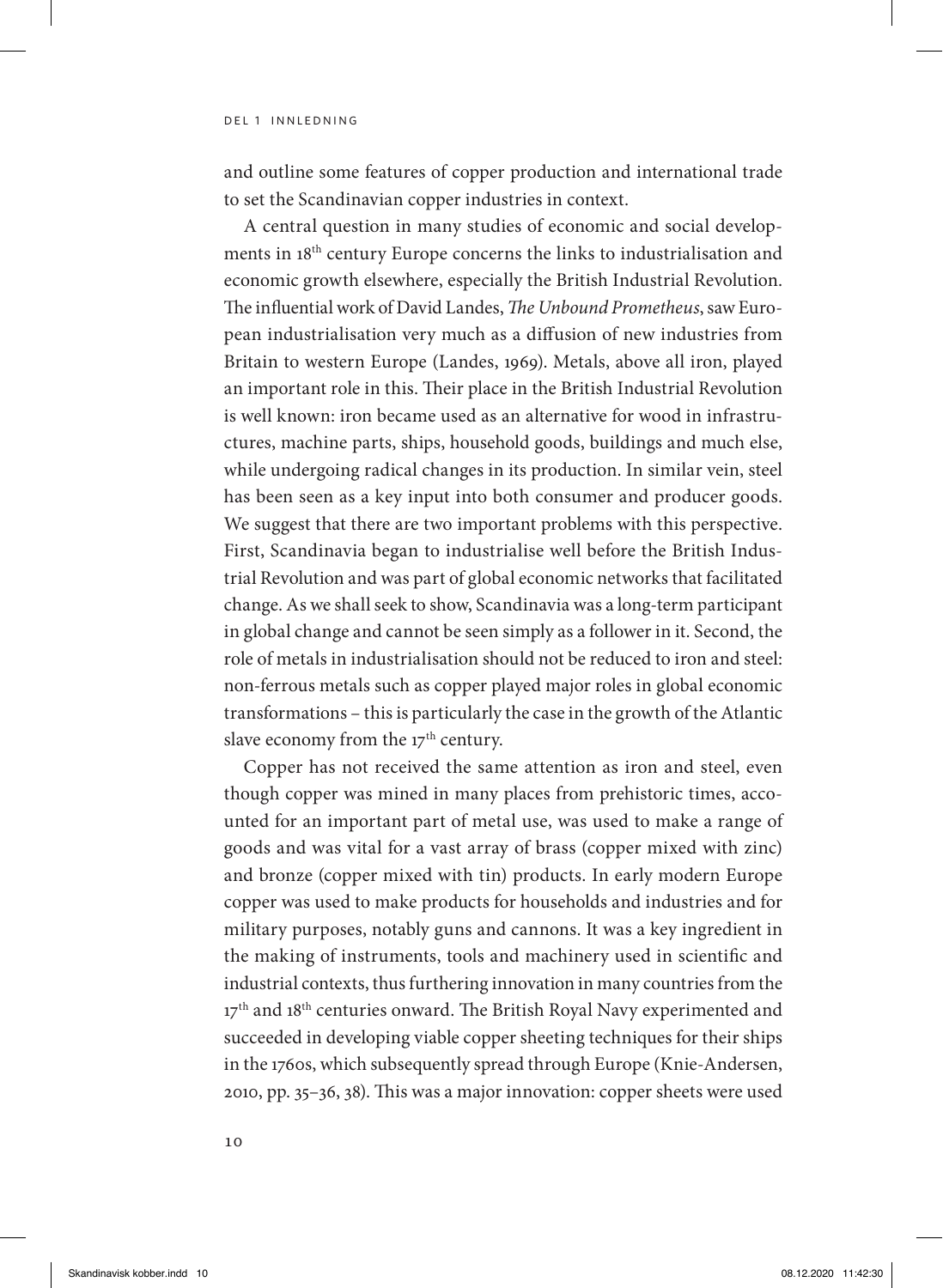to cover the wooden hulls of sailing ships, dramatically reducing damaging parasite growths and contributing to new patterns of global trade and warfare, especially in the tropics. Copper was used to make coins, which were widely used in Europe and Asia. Copper also enhanced domestic life and was used in making a range of household goods such as pots and pans, clocks and watches, piano strings, instruments, ornaments and buckles.<sup>1</sup>

The world's expansion of copper production and trade developed as a wide-ranging global network built upon flows of workers, finance and products. Copper rich areas were exploited on a worldwide scale. From the 14<sup>th</sup> century, copper production and trade had expanded from different sites in Europe, as well as Asia, America and Africa. By the early modern period pure copper, semi-finished and finished products were made and traded in networks that crisscrossed the world. An important transition took place in the first half of the 19<sup>th</sup> century when the smelting of copper became separated from the mining of copper. This took place in Swansea, in Wales, where copper production was based on coal fired smelting furnaces. Swansea imported copper ore for smelting from all over the world, including Latin America, Australia and Southern Africa, and copper ore became a globally traded commodity. Swansea became the major global smelting centre and London became a main manufacturing centre of copper goods for household consumption, producer goods and for global trade. Subsequently, from Swansea copper products were exported to Africa and Asia (Evans & Saunders, 2015). Other than the «Copperopolis» of Swansea, copper was produced and traded all around the world – in Scandinavia, in the Mansfeldt district of Thuringia, from Neusohl and Schmöllnitz in the Upper Hungarian district, in the Eastern Alps, in Japan and China and elsewhere. Japan's copper export increased significantly in the late  $17<sup>th</sup>$  century and totaled around 6000 tons in the late 1690s while China made extensive use of copper to make coins (Kim & Nagase-Reimer, 2013). It has been estimated that world output of smelted copper rose from around 2,500 tons in 1700 to 17,200 tons in 1800 and to over 53,000 tons in 1850 (Evans & Saunders, 2015).

<sup>1</sup> For a description of the products that were made see Hansen (1994, pp. 30–32), Knie-Andersen (2010, pp. 35–63), Rudloff (2011, p. 16), Aagensen (2000, pp. 19–20, 26, 31, 47, 81) and Vendeldorf (2000, pp. 27–28).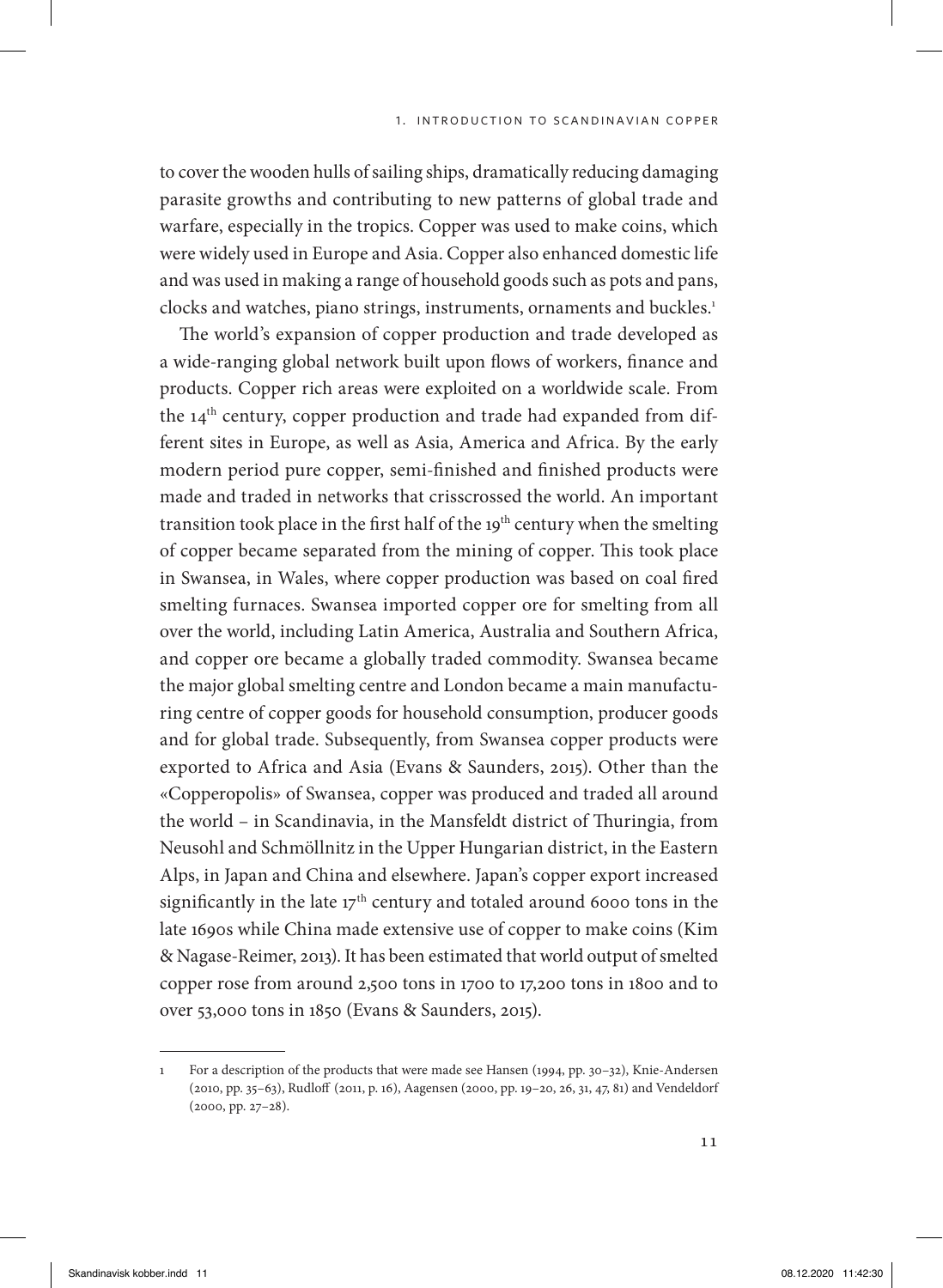In Scandinavia, copper production was built up in copper rich regions, in particular in the Røros and Southern Trøndelag region from the 1640s, and in the Falun or Dalarna region in Sweden from the  $14<sup>th</sup>$  century. The main product was «gahr copper» (refined copper of 98–99 percent purity). The making of copper goods was concentrated primarily in the Stockholm area and in Danish Zealand, Jutland, Schleswig and Holstein. After the golden age of the  $17<sup>th</sup>$  century, copper production in Falun started to decline. The Swedish hegemony in Europe was over and from the 1750s and 1760s British copper export had become larger than the Swedish (Heckscher, 1949, p. 377; Heckscher, 1968). In the 1760s, annual copper production of the mines in Cornwall, which delivered copper ore to Swansea, totalled more than 8,000 tons (Kim & Nagase-Reimer, 2013). While copper production at the much smaller Røros Copper Works and the other, yet smaller copper works in Norway, had been increasing from the 1730s, it never reached levels of output that fully compensated for the decline that Falun experienced. Falun's production decreased from around 2,000 tons per year in the 17<sup>th</sup> century to around 640 tons annually from the 1730s, and Scandinavia was pushed to the outskirts of world copper production.

Scandinavian copper industries were linked to each other. The main copper product made in Norway and Sweden, gahr copper, was used by copper smiths and copper mills in the Copenhagen area to make kitchen utensils, needles and other tools. Japanese, Hungarian and Russian copper was also used, as well as melted-down copper and brass wares – collected from domestic industries and households or imported from abroad. The intra-Scandinavian copper trade also encompassed copper and brass goods from the Danish ruled Schleswig, Jutland and Zealand, made for Danish markets (see Kristin Ranestad's chapter 8).

The Scandinavian copper industries were linked through movements of people and knowledge. When Røros attempted to adopt the «Swedish smelting method» in 1762 many visits from Røros to Falun took place, while Swedish observers visited Røros for long periods to gain information about production and techniques in use, reporting to the Swedish state's Bergskollegium on their return (see chapter 9 by Göran Rydén). Writing about mining education in the  $17<sup>th</sup>$  and  $18<sup>th</sup>$  centuries the state geologist Rolf Falck-Muus argued that an important part of the education provided

12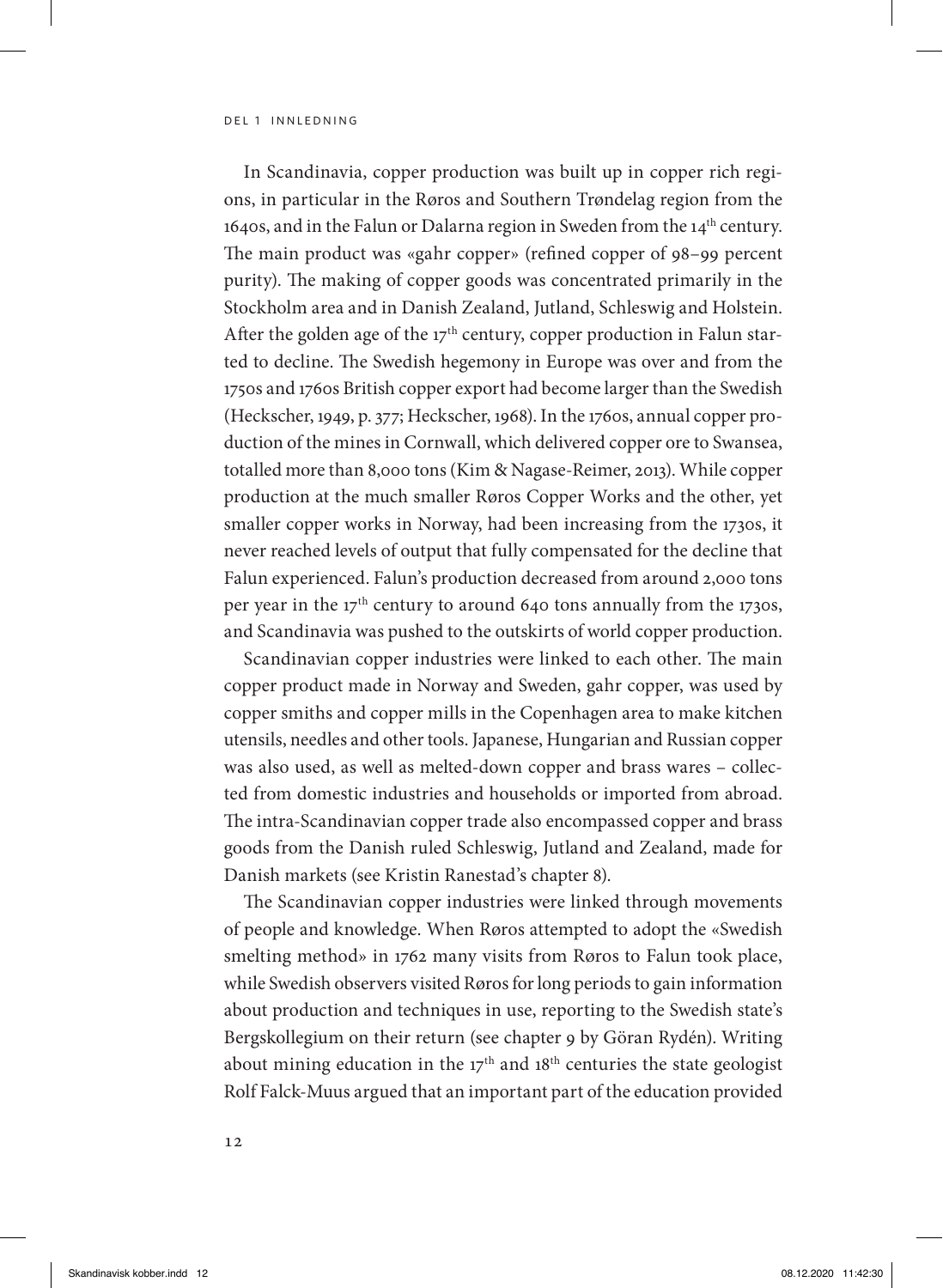at the Røros «mining cadet school», as well as at the Mining Seminar at the Kongsberg silver mine, was a stay abroad and that Falun in particular was a popular destination among the young mining students (Falck-Muus, 1949). Scandinavian miners and mine administrators often spent time at other copper mining works – within their own country and elsewhere in Scandinavia as well as in continental Europe – to learn about new techniques, to explore the suitability of new and more efficient methods, and to practice. Such knowledge reached the Scandinavian copper industry also through immigrant workers from central Europe, often at the initiative of the state. In the 16<sup>th</sup> century, the Swedish King Karl IX acquired help from German mining experts to adopt a German organisational structure in Falun (Lindroth, 1955), while at least five hundred German workers were invited by the Danish-Norwegian King to assist in the organisation of mining in Norway, of whom the majority went to Kongsberg silver mines. From Kongsberg many of the German workers moved on to other Norwegian mines and in 1670, there were at least thirty Germans at Røros engaged in managing operations (Hiort, 1846, p. 59). In the  $17<sup>th</sup>$  and  $18<sup>th</sup>$ centuries the mining techniques used in Norway and Sweden were similar to those used in Germany and elsewhere in continental Europe, while many techniques and aspects of work organisations were common to the mines at Røros and Falun, as well as to Kongsberg (Ødegaard, 1982, p. 8).

At the national level, we note that the Scandinavian states were actively involved in the development of the copper industries and in copper exports. The Swedish state did more than regularly send Swedes to investigate and report back on metal production abroad (see chapter 9 by Göran Rydén). The Swedish Crown was deeply engaged in all aspects of copper production. It was also engaged in the mine's decline, which set in in 1687, and which the Crown sought to stem. Norway was under the Danish Crown and here also the state was heavily involved in the exploration, production and trading of copper (see chapters 2 by Kristin Ranestad and Sven Olofsson and chapter 3 by Anne Signe Enget). Røros Copper Works was founded on Royal privileges to mine all ore deposits and to use forest, water and labour resources within an area of 45.2 kilometres radius of the Røros Copper Works' first mine, Old Storvarts. This was the so-called «circumference». Permission to expand the circumference was from time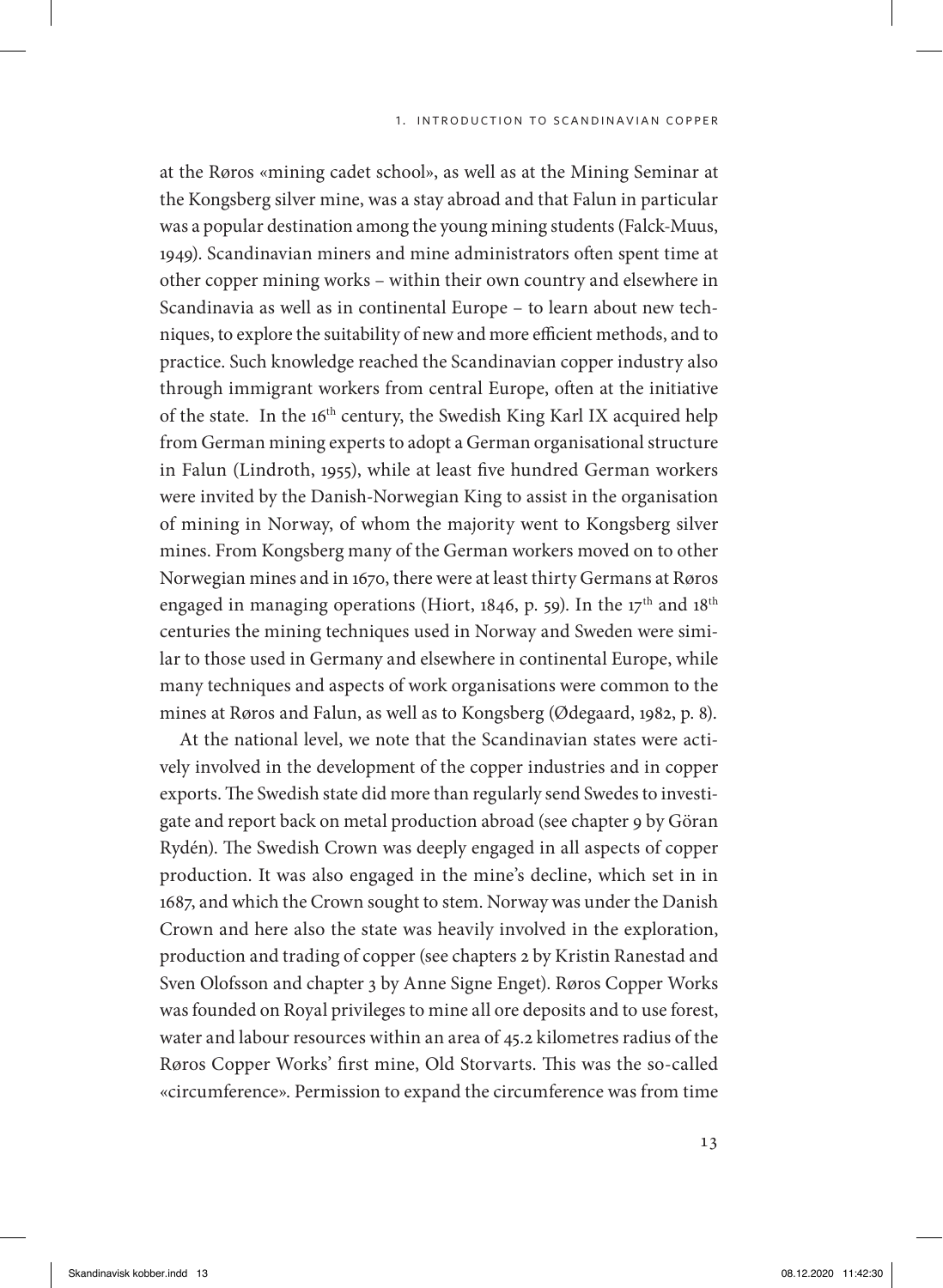#### del 1 innledning

to time granted by the King. Conflicts nevertheless developed concerning forest resources. There were frequent conflicts with other copper works, forest owners and farmers about access to commons and other forested areas (see chapter 4 by Henrik Thommesen). In return for the granting of privileges, the King received a tenth of the copper produced (tithe). Most of this copper was sold, although occasionally, the King ordered some of the copper to be used for roofing of his castles (Sprauten, 1974, p. 70). The Crown also received excise duties on all exported copper. In order to control the exploitation of metal resources, the King created an administrative framework, much inspired by the organisation of public mines in Germany (see chapter 3 by Anne Signe Enget).

State involvement did not stop there: the Danish and Swedish Crowns were also heavily involved in the day-to-day running of the copper works. In the 1660s, for example, when the owners at Røros failed to meet their obligations – to pay wages and deliver provisions – the state took action (see Kristin Ranestad and Sven Olofsson's chapter 2). Copper was mostly a profitable business and gave the owners good returns. At Røros, the profit rate was often 25% and at times as much as 75%. Yet, some owners appear to have struggled to meet their obligations to cover the running costs. Workers' revolts followed, as did brutal punishments, which resulted in the state taking a much more active role in the daily operations. In the mid-1680s the King enforced tighter control and supervision of the owners to ensure that wages were paid and provisions delivered. Miners, smelters and farmers all had a role in the implementation of these reforms, which probably prevented the shutdown of the Røros Copper Works. They organized themselves in an early form of trade union and demanded regular wage payments and better terms of work. Two Royal Commissions were staffed by a handful of state officials, who meticulously went through the accounts, regulations and organisation and in the main acknowledged the interests of the workers. The reforms at Røros appear relatively advanced and may well have been a forerunner in the European context.

Falun's structure had developed over centuries and was still, in the 18<sup>th</sup> century, characterized by each copper field being divided into several mining units, or shares, owned by individual Head Miners (Bergsmän). Ownership was granted by Royal privilege, and the Head Miner must work

14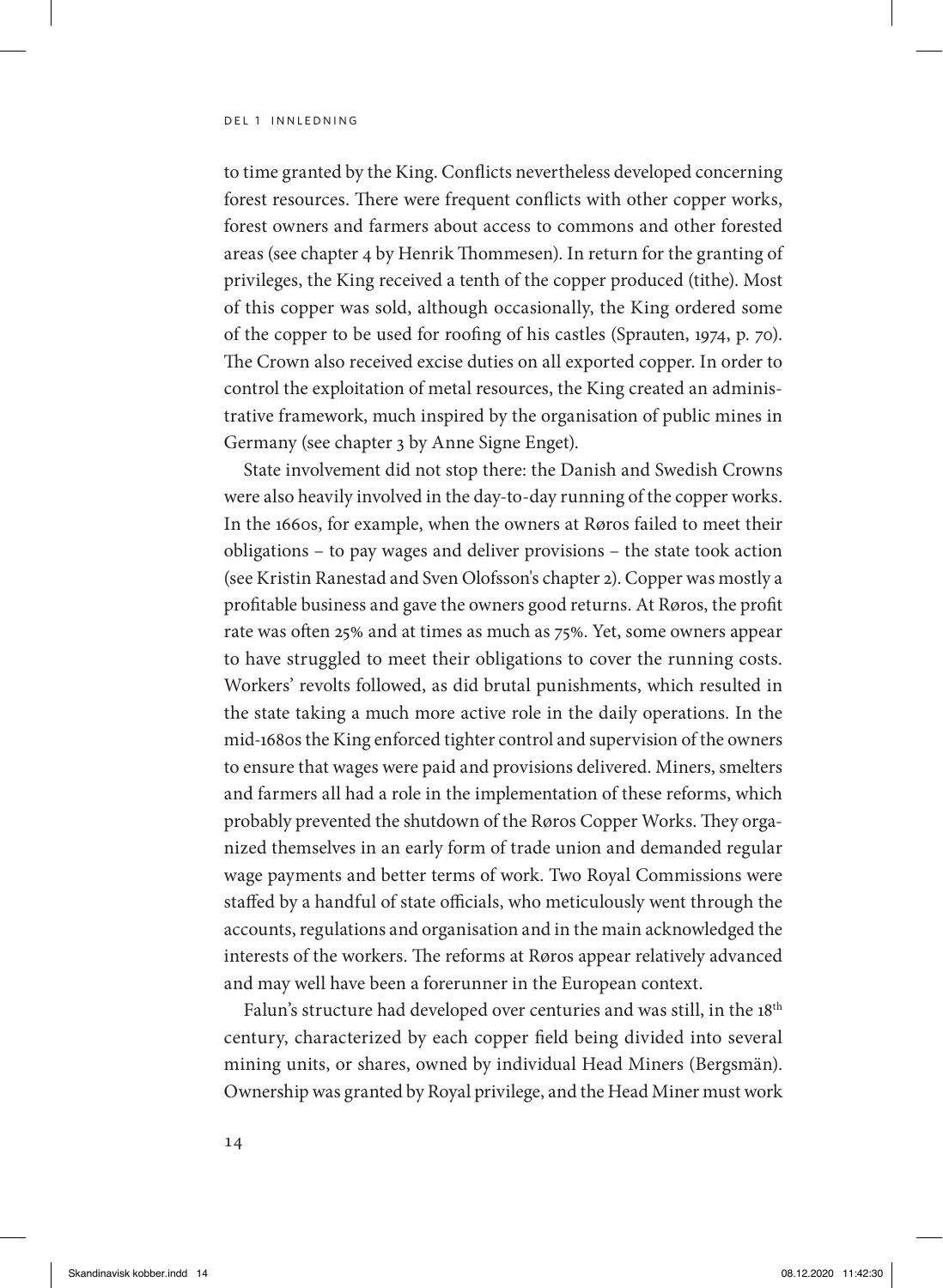his share. The Head Miners in effect operated small-scale enterprises. They hired, managed and paid the labour working for their respective units. Inputs, such as charcoal, firewood and timber, were supplied by the Head Miner who also smelted and refined the copper (see Hedvig Widmalm's chapter 5).<sup>2</sup> The overall copper field, with all its individual shareholders and units, was however, governed by a larger administrative organisation, the Stora Kopparberg Bergslag, with the Swedish King as its Executive Director. The King was also a member of the Swedish Board of Mines (established in 1637), to which he appointed all supplementary members.

Røros Copper Works appears both more «modern» and less complex than Falun. The company was owned by individual shareholders and run by the company Board (established in 1762), which was composed of shareholding owners. It was the owners, or their appointees, who hired workers, paid wages, were responsible for provisions, and regulated transactions and bought and sold the shares. While Royal privileges were a crucial precondition for establishing the Røros Copper Works and important thereafter for central aspects of its operations, such as access to raw material and labour conflict (see chapter 2 by Kristin Ranestad and Sven Olofsson, chapter 4 by Henrik Izzet Thommesen, and chapter 5 by Hedvig Widmalm), they had deeper roots in Falun and appear more entrenched and dispersed. In 1716 the Mine Inspector Anders Swab initiated a restructuring of the Falun mining organisation, thirty years after Røros, transforming, arguably, the «medieval» corporation into a more modern mining company (Heckscher, 1968, p. 44; Boethius, 1951, pp. 54–85; Lindroth, 1955).

Through its links to continental Europe Scandinavian copper entered a complex network of producers, traders and consumers, which in fact reached yet further, beyond Europe's borders to a large global network. Estimates of the quantities and reach of the exports show that Sweden exported gahr copper and finished copper goods to numerous European ports and places in France, Holland and Prussia, and to cities such as Copenhagen and Amsterdam. Amsterdam was one of the world's major copper trade centres and also received most of the gahr copper that was

<sup>2</sup> See Hedvig Widmalm (2018) for a very useful discussion of Swedish mining organisation, positions and translations of terms, and the complex changes and reforms at the mine.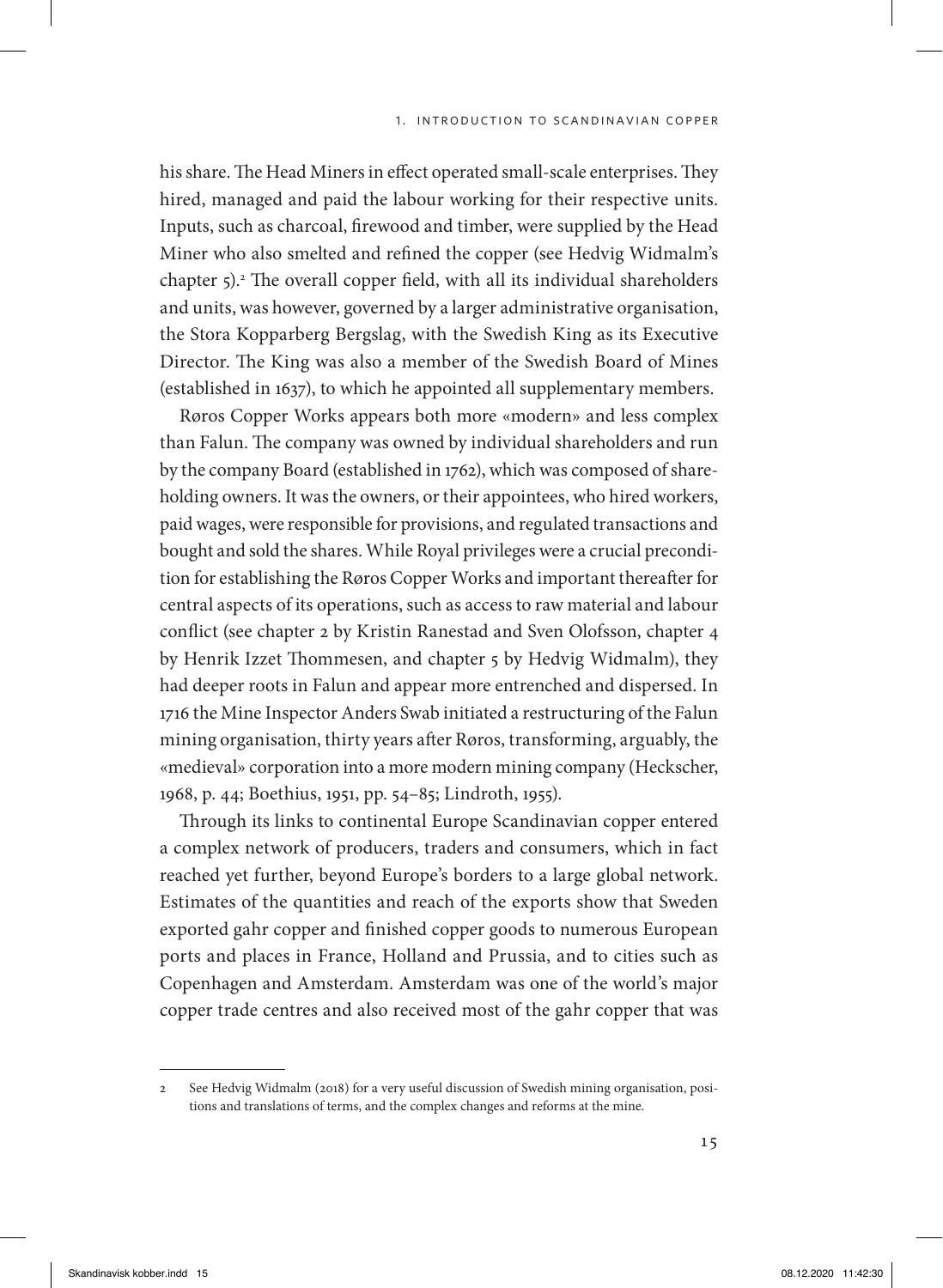#### DEL 1 INNLEDNING

produced in Norway. From Amsterdam, copper was sold to Germany and France where copper and brass smiths transformed it into finished wares such as wire, sheets, candlelight holders, buttons, buckles, needles, kitchen utensils, clocks and musical instruments. Strong global forces influenced sales of Scandinavian copper, and its price (see chapters 6 and 7 by Sven Olofsson and Ragnhild Hutchison). Wars and blockades stopped deliveries, while uncertainty about how much copper would be brought to Amsterdam from other places, such as the Far East, made it difficult to know which price to set. Counter measures included attempts at price agreements – a Swedish-Norwegian cartel – and withholding of copper, in one instance involving Swedish authorities (see Sprauten, 2008). It is clear that the Scandinavian copper regions had strong links with other European countries and regions and were part of a Europe wide network of copper production and trade.

Through European and worldwide trade networks, Norwegian and Swedish copper reached far beyond Europe, to remote places across the world. Scandinavian gahr copper was sold to Holland, France, Germany, Great Britain and Spain, where goods like cannons, copper plates for sheeting of ships and large-scale equipment for sugar refining were made and exported to Africa, Asia and America. The goods were typically shipped by trading companies such as the Dutch East India Company (VOC), the British East India Company (EIC), the Danish Asiatic Company (DAC) and the Swedish East Asiatic Company (SEAC) to markets outside Europe, protected on their voyages by navies equipped with cannons (of copper, brass or iron) and weapons to defend or force their shipments. Bronze cannons from Frederiksværk (north of Copenhagen), made of copper from all over the world, were shipped to countries in Asia, Africa and America (Aagensen, 2000). Among the destinations of the shipments sent from Copenhagen of copper sheets and other copper wares were Danish trading colonies in West Africa, Canton in China and in the Caribbean (Asiatisk Kompagni, n.d. a, b and c).

At the time, there was considerable inter-regional trade in East Asia, notably between Japan, China and India, stretching west to Africa. Japanese copper was sent to Europe, but the larger share went to China – traded through the Dutch East India Company – of which much was used to make copper coins (Ryūto, 2006). The general ledgers of DAC's office in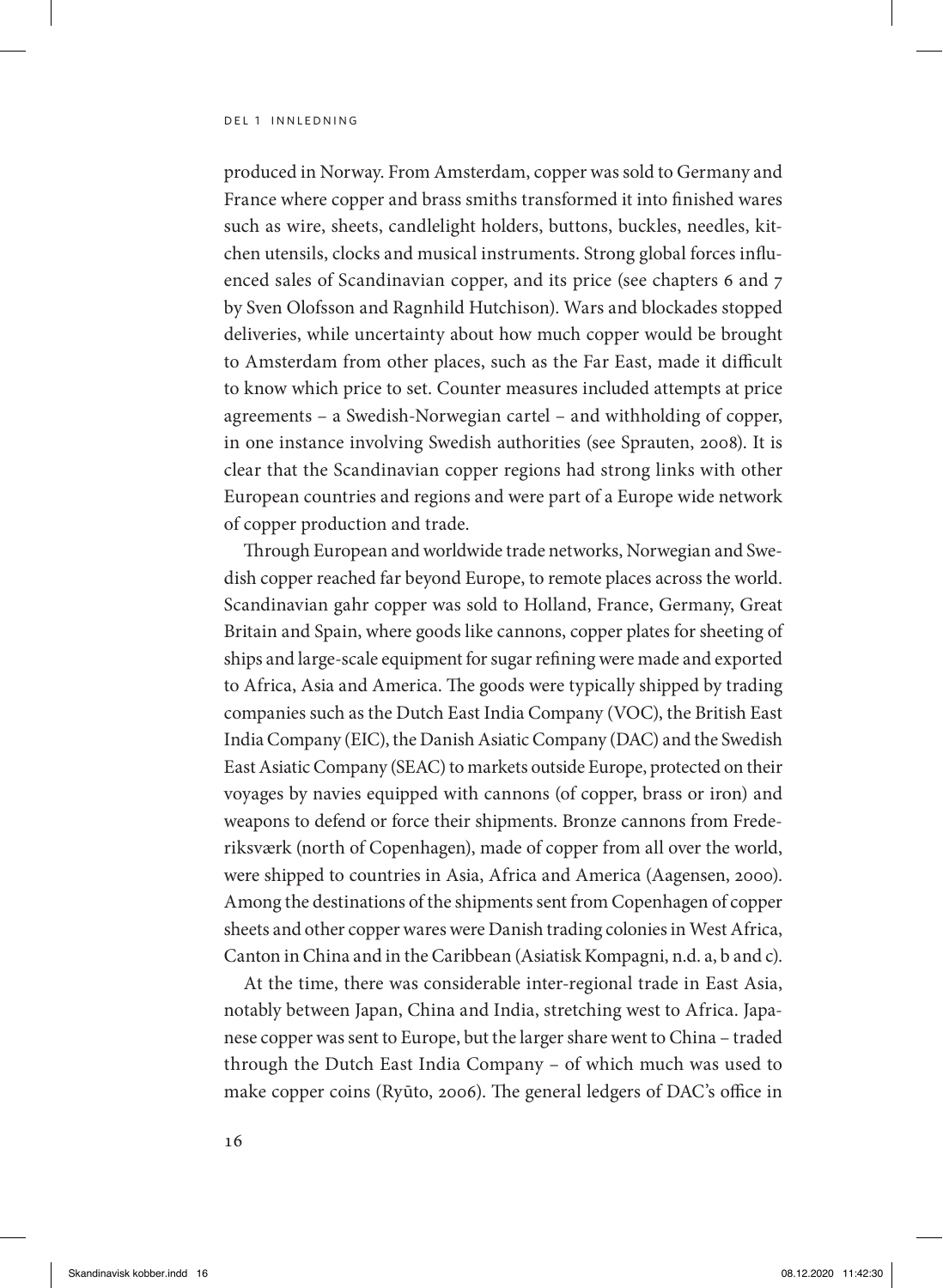Tranquebar, a Danish trade colony from 1620 to 1845, also include Japanese and Hungarian copper, which further illustrates the complex trade systems of which Scandinavian copper was a part (Asiatisk Kompagni, n.d. a). The British East India Company supplied Asian markets with British copper and in turn influenced industrial development, both in Britain and Asia (Bowen, 2002). Britain also exported copper and brass to Africa (Evans & Saunders, 2015).

The growth of the Atlantic slave economy from the 16<sup>th</sup> century was based on exchange of manufactures including copper products (high quality bars or rods and artefacts) to purchase slaves in Africa, and production equipment for the plantations producing sugar in the Caribbean and Brazil. Copper thus served the slave economies, the effects of which are far from played out. British plantation owners installed enormous, heat tolerant copper boilers on their plantations to boil the sugar canes harvested by slaves. The sugar was shipped to many European ports for sugar refining and consumption. This had powerful implications for sugar production in Europe and for consumption of sugar, which rose steeply in the 18th century. English and Welsh industrialists in particular, took advantage of the increased demand for copper equipment in the British sugar plantations in the Caribbean (Zahedieh, 2013, pp. 805–825). In this way, copper played an important role in imperialism, empire building and trade across the world.



Early map of Røros town. Bykart over Røros. Tegning: Thotts samling, nr. 689. Det Kongelige Bibliotek i København.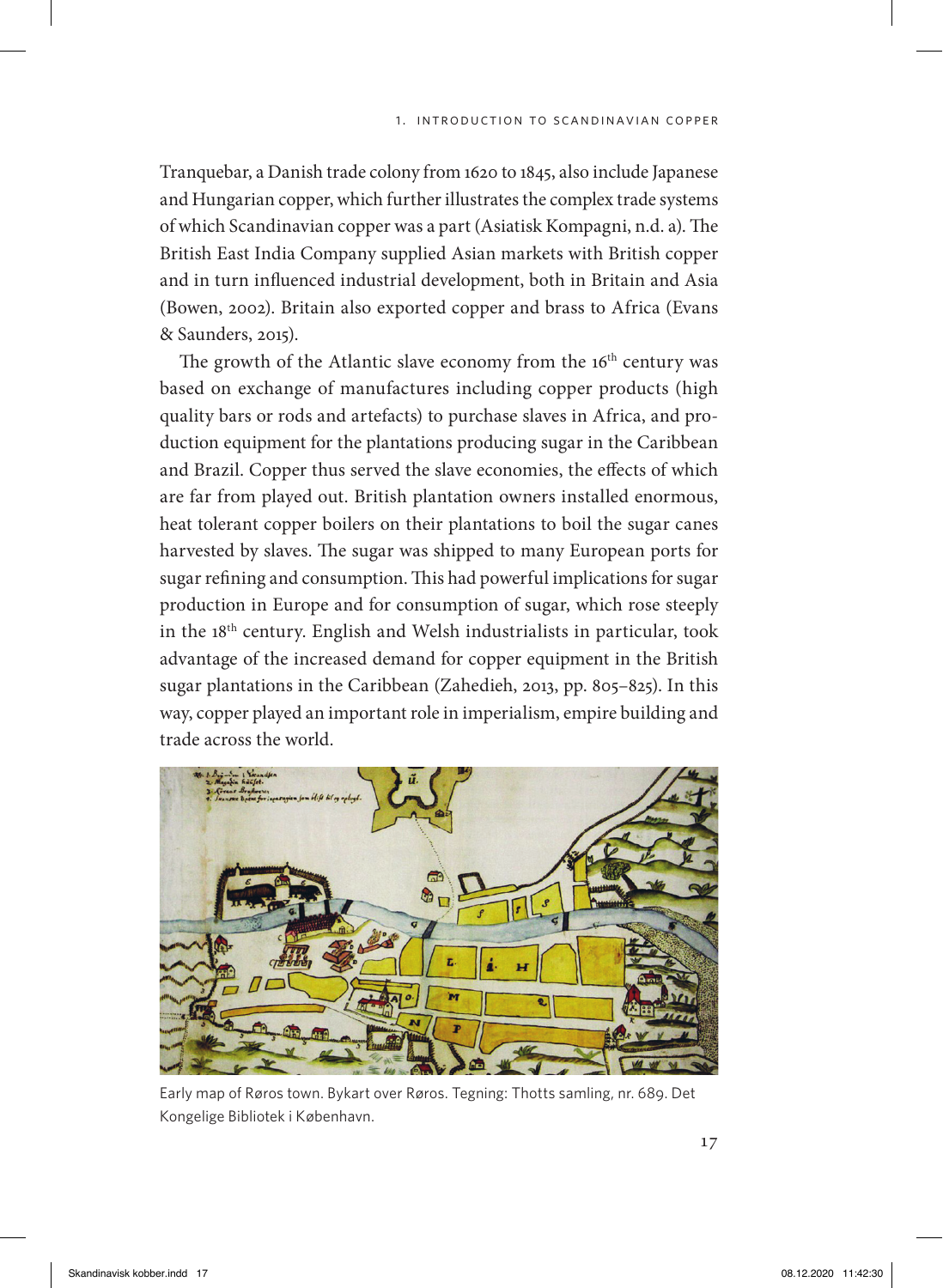#### del 1 innledning

The book divides into five parts. After the introduction, the second part, Kobberindustri og stat, largely deals with state functions and involvement in the copper industries in the two countries, Denmark-Norway and Sweden. Chapter 2 by Kristin Ranestad and Sven Olofsson «Statlige reformer ved Røros kobberverk: arbeidere, betjenter, partisipanter og stat» discusses the content and implications of the state reforms that were introduced by two Royal commissions in the 1680s. The reforms led to radical changes in the organisational system at Røros, and how and why the reforms were adopted, are analysed. The authors argue that miners, smelters and farmers joined together in an early form of trade union and demanded regular wage payments and better working conditions. The Commissions, with some state officials among the members, meticulously scrutinised the organisation, including the accounts, and largely supported the employees' demands, possibly quite a unique development at the time. The reforms, which prevented Røros from shutting down, appear as a precursor of things to come, by introducing complex control mechanisms aimed at ensuring supply deliveries and wage payments, and involving a considerable degree of responsibility to paid directors and middle-managers.

The role of the state is further analysed in Chapter 3, «Bergmesteren i det nordafjelske Norge, 1656–1699» by Anne Signe Enget. The focus is on the Mining Inspectors in Norway, who were public officials appointed by the King to supervise mining operations in Norway. They were given considerable authority with regard to how the mining industry was run. Whether the Mining Inspectors acted in accordance with the King's interests is discussed. Enget finds that the Mining Inspectors did not always act in the King's interest, in particular when the position of Mining Inspector and Director of the mines were held by the same person; simultaneously acting as the King's agent and as Director of the Røros Copper Works, produced conflicts of interest. Enget connects this to the wider development of the state in Denmark-Norway.

The Early Modern Period was a period of transformative change, giving rise to economies which we today regard as modern and market based. What the forces were that led to this result, and how it happened, are discussed in Chapter 4 «Konflikter om allmenninger rundt Røros kobberverk, ca. 1648–1800», by Henrik Izzet Thommesen, which deals with conflicts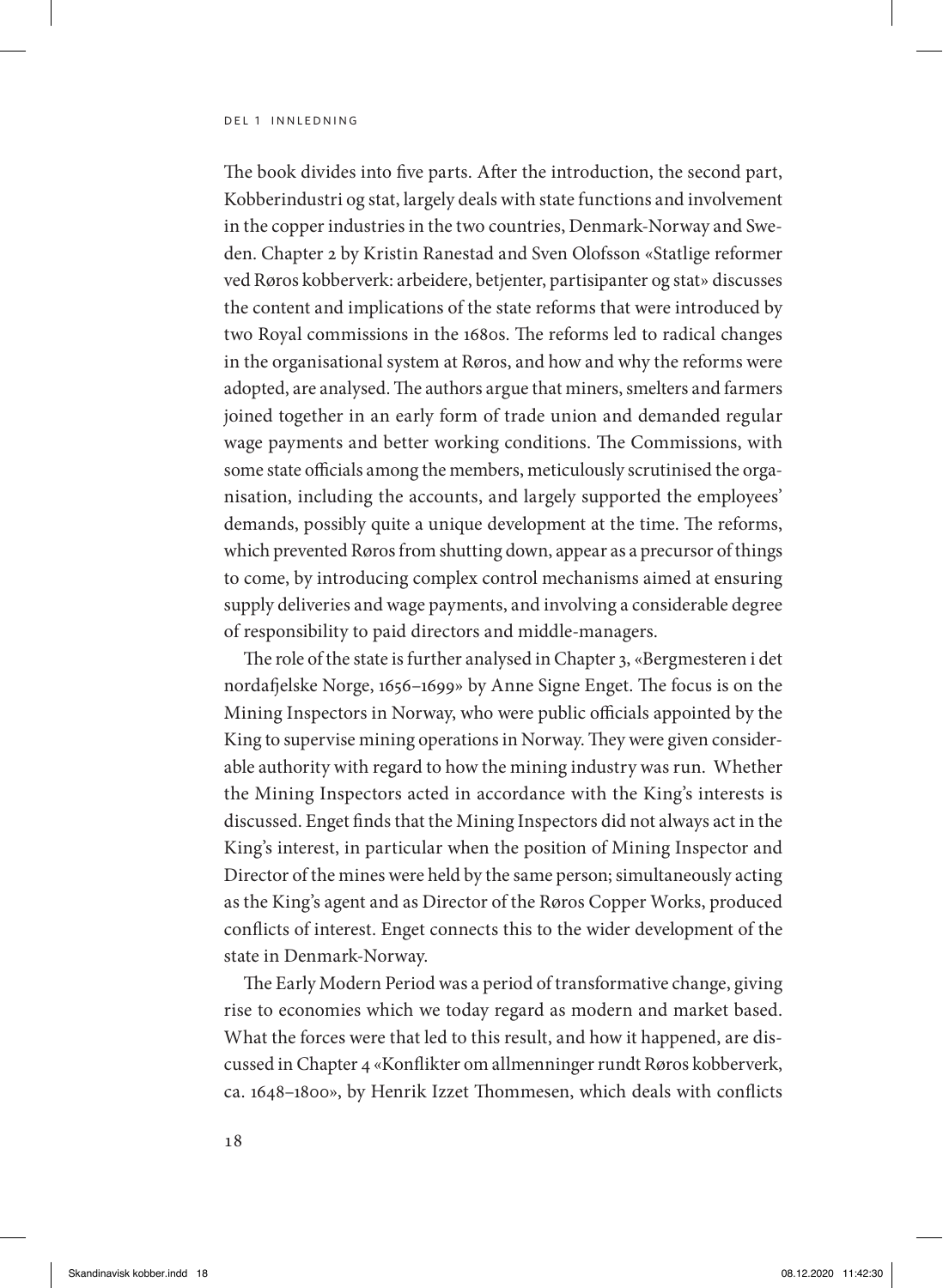about the commons around Røros. He explores how the struggles that arose between the Røros Copper Works and the local communities about access to resources, and their resolutions, contributed to the transition. The conflicts involved different, and often opposed, interests and practices, including both private initiatives and the state, while the results favoured the economic interests of the new urban class. The system of royal privileges was instrumental in this transformative transition – an old feudal institution now served the creation of a modern, market-based economy.

Organisational change and conflict is further analysed in Chapter 5, «The Household Economy of the Great Copper Mine, 1716–1724» by Hedvig Widmalm which takes a close look at the protests of a group of miners against a series of economic reforms implemented in the early 17<sup>th</sup> century and how the protests were received by a Royal commission appointed by the Swedish Diet to investigate the householding at the mine. The starting point for the investigation is that these events must be analysed in the light of the early modern concept of the economy – or householding – which is very different from our modern concept. The chapter shows how actors, at micro level, thought in terms of the household economy and how this shaped the actions of the miners as well as the Royal commissioners.

The third part, Skandinavisk kobber på globale markeder, mainly addresses where copper from Scandinavia was transported to, and for what purposes. We underline that 18<sup>th</sup> century Scandinavian copper was an element of a complex, extensive production and trade network with global reach. Chapter 6, «Det norske kobberet i Europa og verden på 1700-tallet» by Ragnhild Hutchison explores the copper that was exported from Norway and processed in European countries. She maps the locations where Norwegian copper was being traded and analyses some of the networks involved with the aim to gain further insights into cross-border trade systems and into how the copper trade contributed to the socio-economic changes taking place in Europe at the time.

Chapter 7, «Svensk koppar- och mässingsexport under 1700-talet» by Sven Olofsson, maps the export markets for Swedish raw copper and copper and brass wares during a period when production was in decline. He shows that destinations were widely spread across Europe, including ports from where copper wares were exported to other continents. He suggests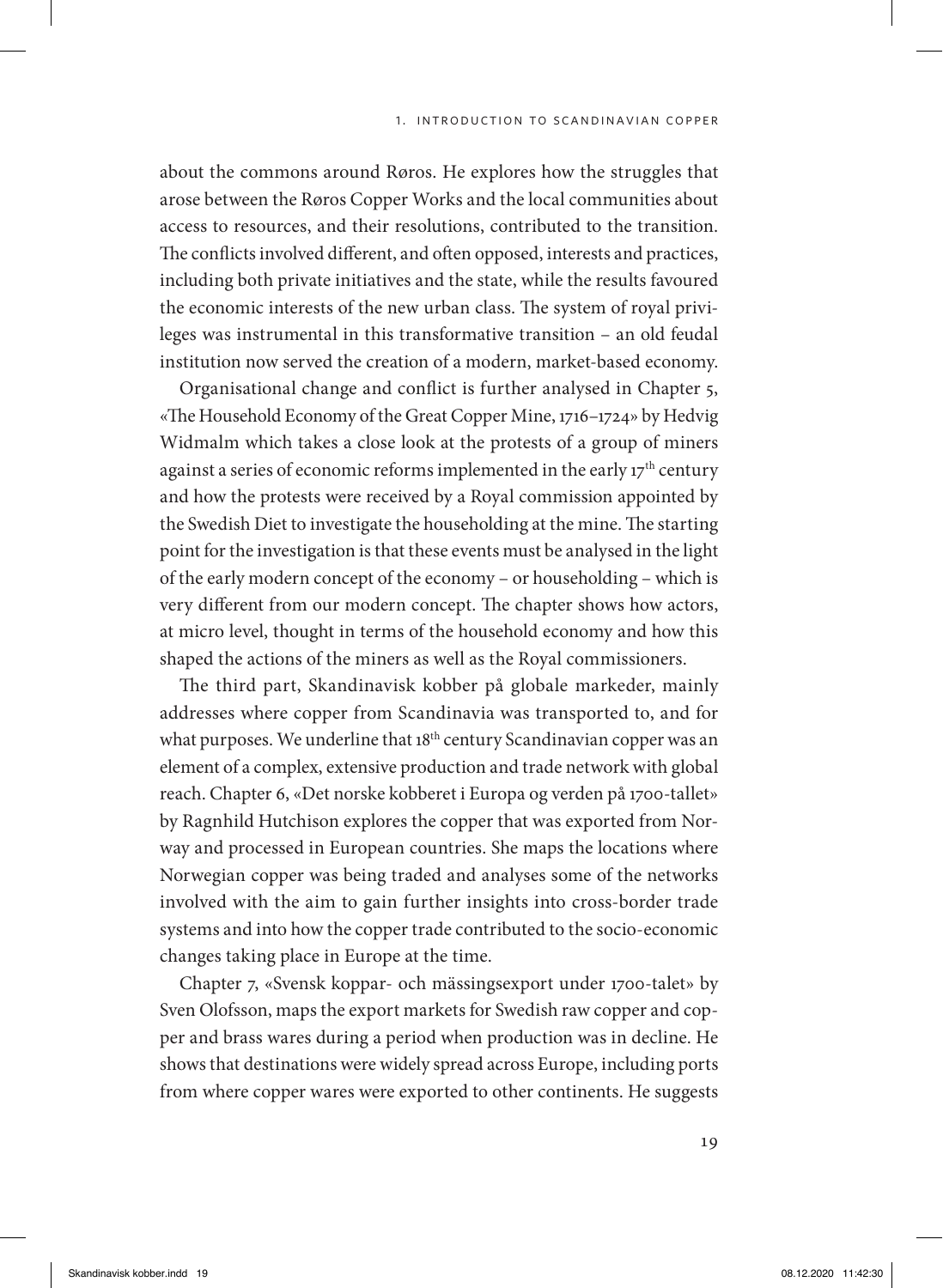that the downturn in Swedish copper exports in the 18<sup>th</sup> century was caused, on the one hand, by the many European wars, and by the smaller quantities of copper mined in Falun from the mid-18th century on the other. The Swedish state actively sought to support production, processing and exports of copper with direct subsidies.

Chapter 8, «Intrikate markeder: kobberproduksjon og handel i Det oldenburgske monarki» by Kristin Ranestad discusses copper processing in the Oldenburg Monarchy. It shows that only some of the raw copper from Norway was processed in the Monarchy. Much of the copper and brass that was processed was imported from Sweden, Hungary, Britain and Japan. Such imports of copper and brass were hardly consistent with the political goals of «mercantilism» or «cameralism», namely import substitution and self-sufficiency, which are often thought to have informed contemporary policies.

The fourth part, Kobberarbeid og lokale tilknytninger i Rørosområdet, concerns aspects of life and work for people connected to copper production, either indirectly or directly. Chapter 9, «Med svenska ögon på Røros och den norska kopparhanteringen» by Gøran Rydén, builds on the written records of individual agents, primarily the reports of Nils Psilanderhielm and Anders Swab, to the Swedish state's Bergskollegium, from their visits to Røros in the 18<sup>th</sup> century. Charged with gathering information about Norwegian mining, their reports give insights into aspects of work and production in copper from Swedish perspectives that are otherwise difficult to find. The visitors described the ways in which work was carried out in the Røros mines, and what the conditions were like for the workers.

Chapter 10, «An Artisan and the Røros Copper Works: Børre Hansen Langland», by Hans Westberg Aas and Kristine Bruland, takes as its point of departure a farmer-clock maker living in a remote hamlet in the Røros region. They argue that Langland was not an isolated craftsman, but someone connected, at least informally, with much wider trends. His links with the Copper Work's director Peder Hiort gave him a connection to the main intellectual currents of the time, while his travels to the Swedish Stjärnsund Manufactory connected him to the frontiers of watch and clock technology. The European industrial enlightenment seems to have spread, via figures such as Langland, into remote Norway.

20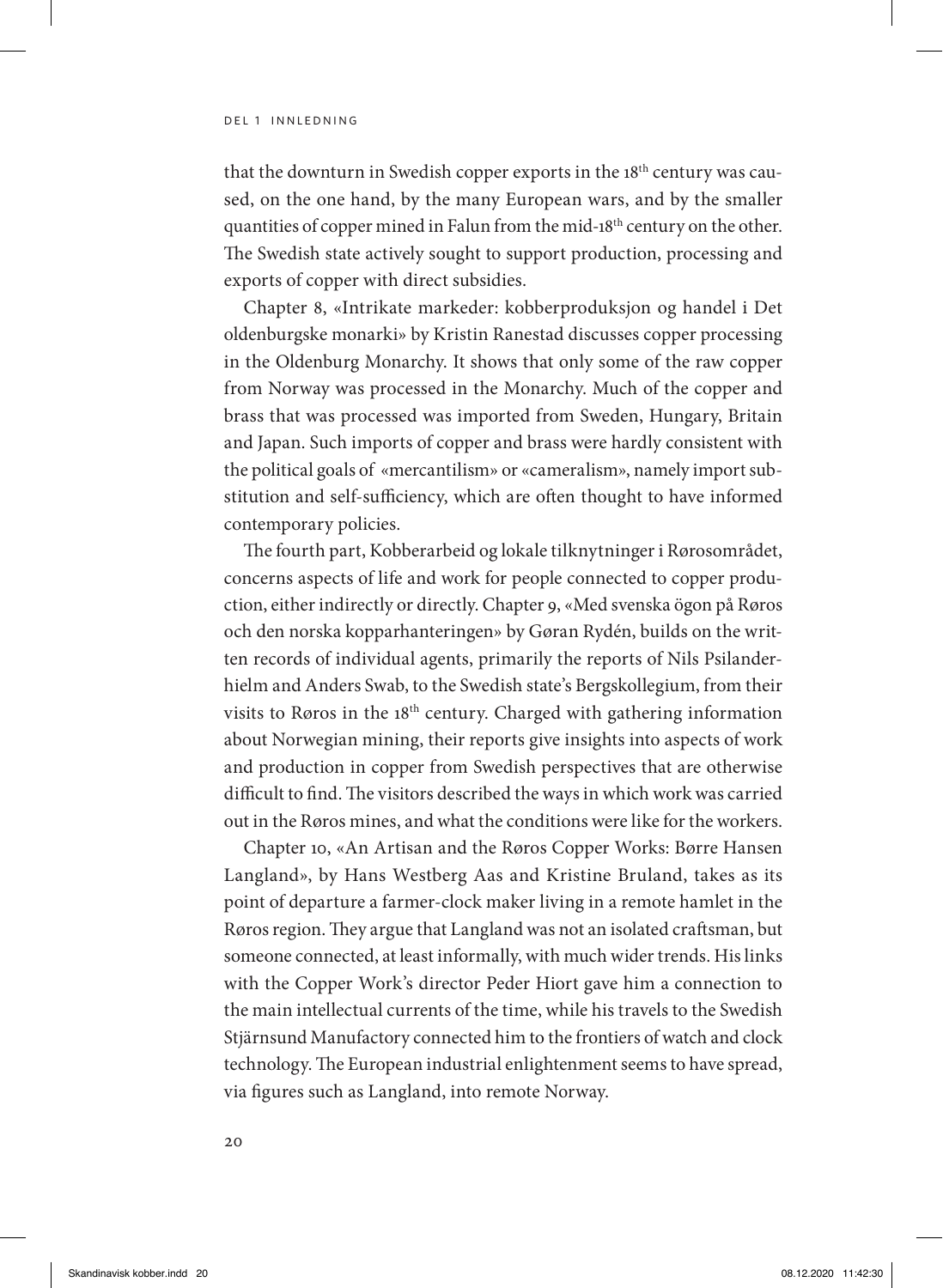The fifth part, Avslutning, marks the end of the book with Chapter 11, «The Global Context of the Scandinavian Copper Industry» by Kristine Bruland and Keith Smith. It describes the global context of Scandinavian copper industrialisation, and how it was influenced by, and even influenced, European industrialisation and global development. Copper was a major global product, linked to the creation of the Atlantic economy, and undergoing major technological and organisational revolutions. What emerges is not simply the fact that Scandinavian developments in this industry were part of a wide global economic process, but also an important conceptual point. That models of global change based on distinctions between a centre, on the one hand, and a periphery that imitates or emulates, on the other, may be very misleading. Such models typically start with the British Industrial Revolution as the major event that brought on industrialization and modern economic growth for then to be imitated in continental Europe, then spreading to more remote regions and countries elsewhere in the world. Framing the problem in this way neglects the fact that, when we look at specific activities like copper, from the  $17<sup>th</sup>$  century the global economy was engaged in a complex and integrated process of development. Røros and Falun may have been remote, but they were far from peripheral.

### References

Aagensen, J. (2000). *Bronzeartilleriet.* Frederiksværk: ITA Center.

- Asiatisk Kompagni. (n.d. a). *Asiatisk Kompagni, afdelingen i København*. Hovedbøger, afdeling i København (1732–1840), VA. XIV (p. 35). Copenhagen: Rigsarkivet.
- Asiatisk Kompagni. (n.d. b). *Asiatisk Kompagni, afdeling i Tranquebar.* Hovedbøger, afdeling i Tranquebar (1733–1778), VA. XIV (p. 111). Copenhagen: Rigsarkivet.

Asiatisk Kompagni. (n.d. c.). *Asiatisk Kompagni, afdeling i Frederiksnagore.* Hovedbøger, afdeling i Frederiksnagore (1778–1827), VA. XIV (p. 127). Copenhagen: Rigsarkivet.

Berg, B. I. (1998). Kaldkiling, fyrsetting og kruttsprengning. To studier i bergbrytningens historie. *Fjell-Folk*, 13.

Boethius, B. (1951). *Gruvornas, hyttornas och hamrarns folk*. Stockholm: Tiden.

- Bowen, H. H. (2002). Sinews of trade and empire: The supply of commodity exports to the East India Company during the late eighteenth century. *The Economic History Review*, *55*(3).
- Bull, I. (2002). Merchant households and their networks in eighteenth-century Trondheim. *Continuity and Change*, 17(2).